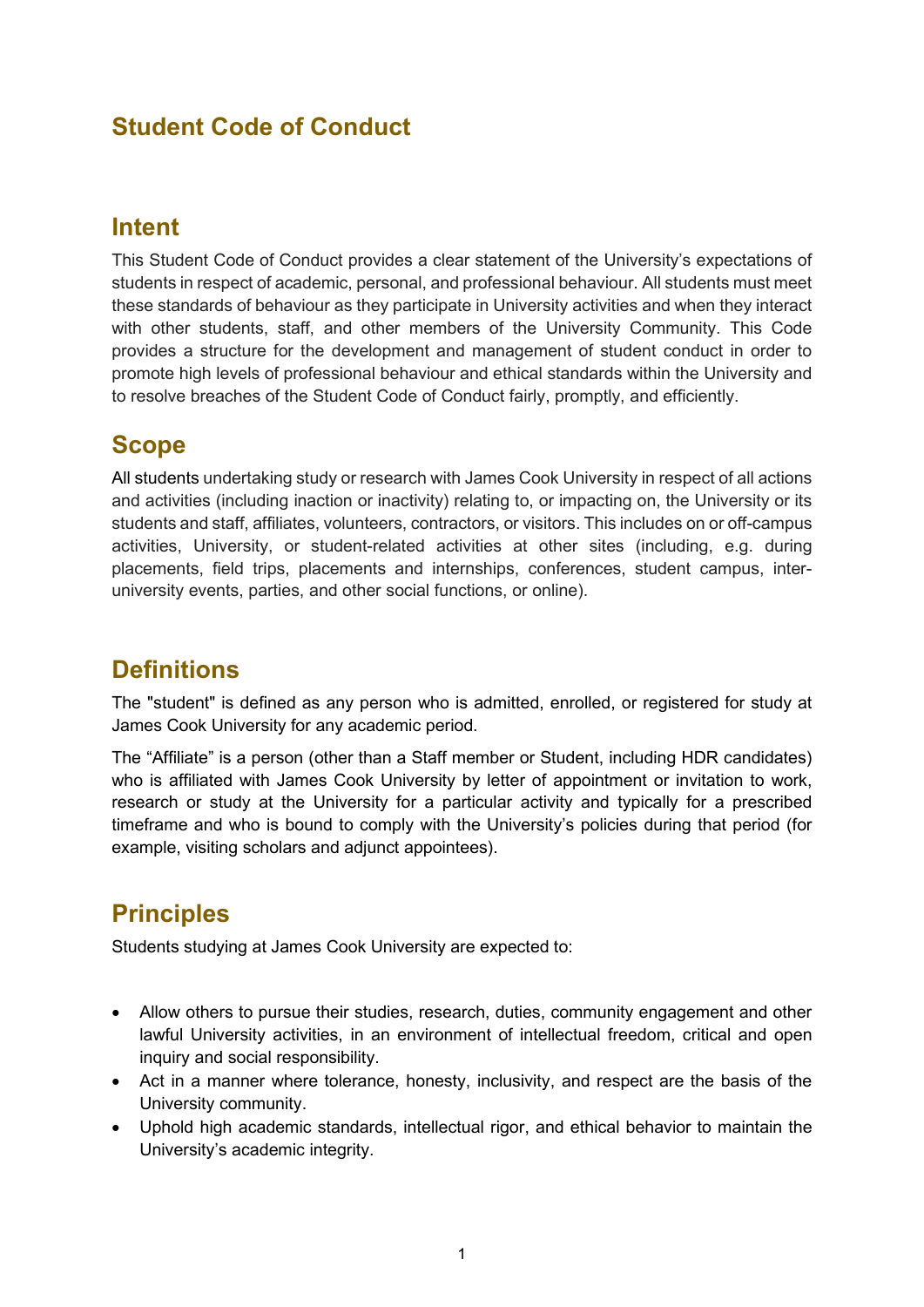• Act in a reasonable and sustainable manner to ensure that University facilities, property and services are used appropriately and available to other students to share and utilize and which minimizes environmental impact; and ensure that the reputation of the University is upheld.

# **Obligation & Expectations**

### **Obligation to Personal Responsibility**

Students will:

- Read and comply with their admission conditions and the University's policies, procedures, guidelines, and ethical requirements.
- Read and comply with their subject and course requirements (including their Student [Contract\)](https://www.jcu.edu.au/students/support/jcu-student-contract-terms-and-conditions); take responsibility for their own education and direct their own learning.
- Monitor their academic progress.
- Act with professional integrity when undertaking placement and other work integrated learning/experience and/or engagement activities associated with their course.
- Raise issues or concerns with the University in a timely manner; and
- Take responsibility for seeking support and/or assistance from JCU academics and / or support services when required.

### **Obligation to act with honesty and integrity**

Students will:

- Uphold academic and research integrity.
- Conduct themselves appropriately when representing the University within the community; abide by relevant ethical requirements.
- Share responsibility for the success of the University and take a proactive role in its endeavors and activities.
- Not do anything which may bring the University into disrepute including by making or publishing false or misleading statements relating to the University.
- Avoid using the University's name, intellectual property, crest, or resources for private or business purposes without appropriate authorization.
- Not engage in fraudulent or corrupt behavior, including the impersonation of another person or use of forged, false, falsified, or incomplete evidence of academic standing or immigration status or any other relevant matter in order to gain or maintain admission.
- Declare conflict of interest matters or a matter which has the potential to influence decisions in their interest or declare a matter which could be perceived to influence decisions in their interest.
- Report a breach of the Code if they reasonably believe that they have observed a breach and
- Not engage in unlawful behavior.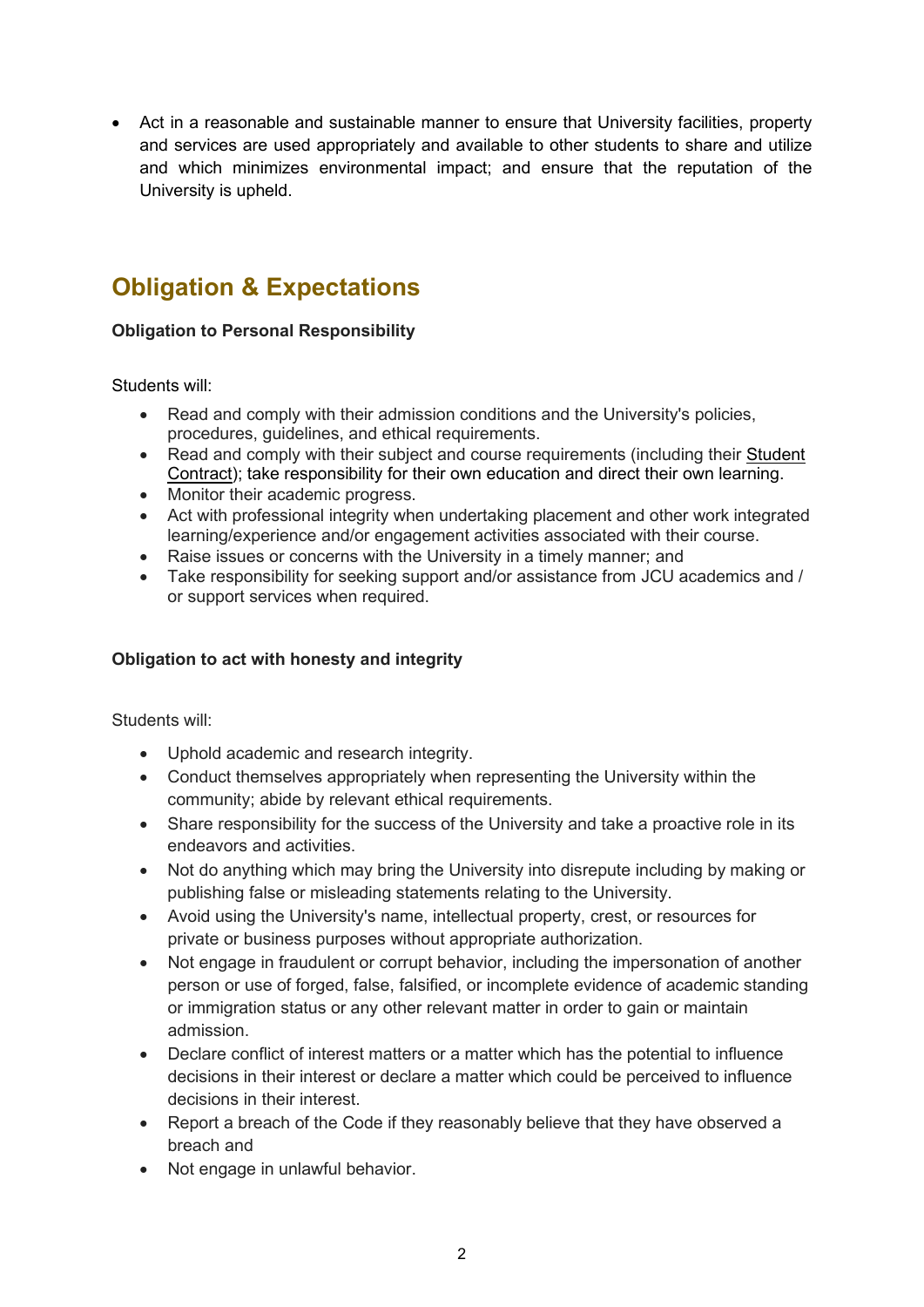### **Obligation of respect and fairness**

Students will:

- Treat other students, staff, affiliates and volunteers with respect and fairness.
- Avoid discriminatory conduct on grounds such as gender, sexuality, race, ability, cultural and social background, religion, age, or political conviction.
- Be responsible for what they write and disseminate through all forms of social media maintaining respect for their audience and respect for copyright.
- Not engage in conduct which may objectively be considered as harassment or bullying, or which is otherwise disruptive or intimidating.
- Respect the privacy of others in the collection, use or access of personal information whilst undertaking studies; not disclose information identified as confidential concerning any matter relating to the University.
- Avoid disrupting or interfering with any teaching, learning, research, or other academic activity of the University.
- Consider their responsibilities and the consequences of their actions when exercising their freedom of expression.
- Support legitimate academic debate.
- Not impair the rights of others to participate in any legitimate University activity; and
- Not encourage, persuade, or incite others to engage in conduct or behavior constituting misconduct in accordance with University policies and procedures.

### **Obligation to ensure safety and to respect property**

Students will:

- Not endanger, or potentially endanger, the safety or health of others.
- Not cause harm to others, including students, staff, affiliates, and volunteers whilst on University premises or University authorized activities
- Conform to the University's requirements for working with humans, animals, and biohazards.
- Not participate in any learning, research or engagement activity conducted by the University (including placements and field trips) or authorized to be held on any University premises while under the influence of alcohol or any prohibited substance.
- Not use, possess, or supply a prohibited weapon or any prohibited substance at University premises.
- Use University property and resources, including communication technology resources, cooperatively, legally, sustainably, ethically, and appropriately.
- Respect the property rights of others, including students, staff, affiliates, volunteers, and visitors whilst on University premises; and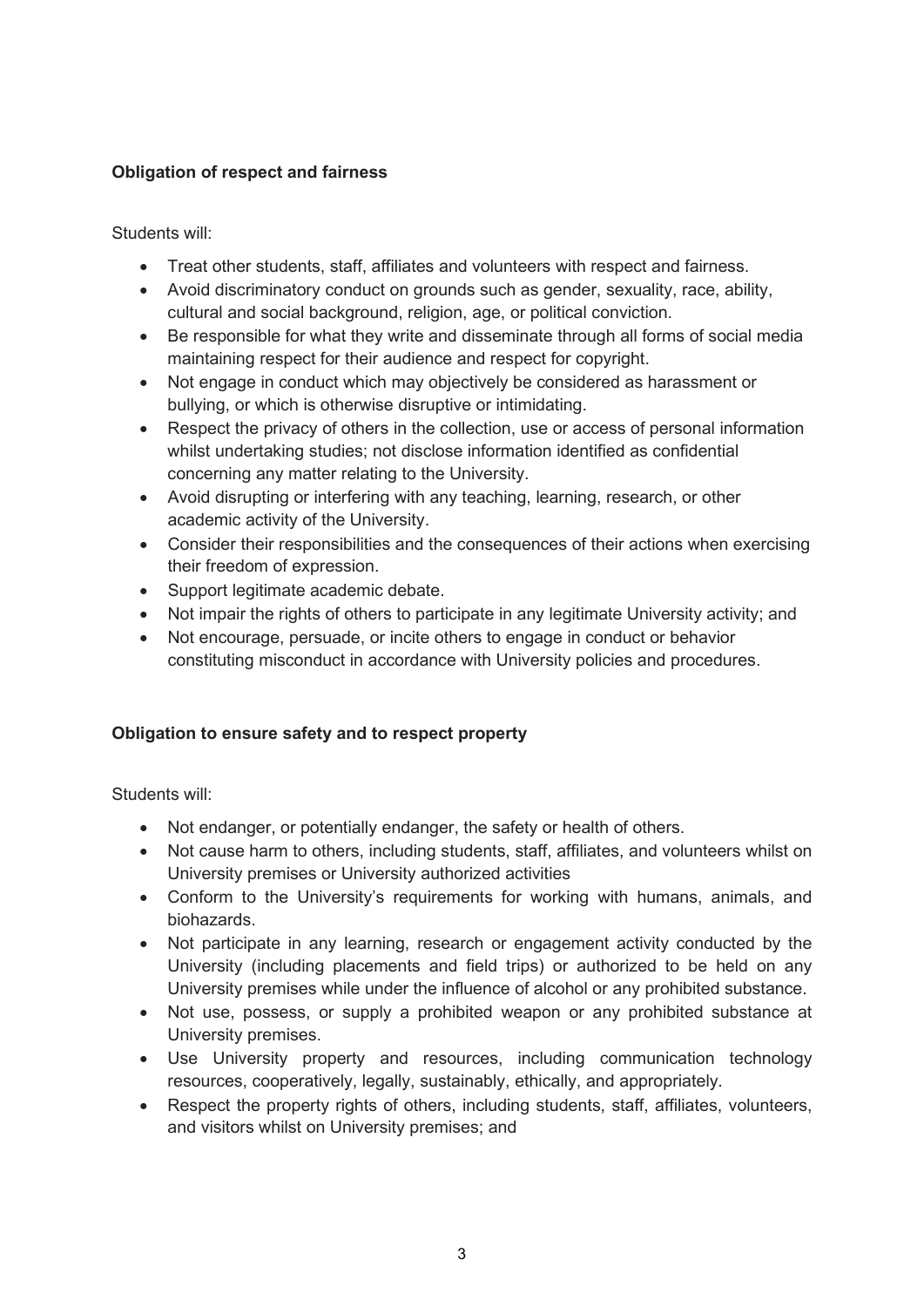• Comply with any reasonable request or directions from University staff with regard to safety or compliance with policy, procedure, or ethical requirements, or to provide name or age or show proof of identity or age or student identity card.

## **Compliance to the Student Code of Conduct**

The University is committed to providing students with access to education and training in relation to the requirements of this Code. Where uncertain about the Code's application or interpretation, students should consult Student Feedback or Student Affairs

Failure to comply with the Code may lead to disciplinary action, and in serious cases may lead to termination of Candidature and/or criminal prosecution.

#### **Breaches of the Code of Conduct**

Students are expected to uphold the Student Code of Conduct or they will be subject to relevant policy and procedures for breaches of the Code. Where a breach of the University's policies and procedures also breaches the law, James Cook University may also report the criminal activity to the police.

James Cook University has a duty of care to ensure a safe learning environment for all members of the University community and is obliged to take immediate action where a student's behaviour is inappropriate. Authorised persons can arrange for the immediate removal of students causing disturbances that hinder or interfere with any lawful activities conducted on the University grounds, or which disrupt any teaching activity, examination, or official meeting of the University.

The University may, to prevent breaches of this Code, issue directions to a student regarding their future behaviour consistent with the requirements of this Code.

James Cook University reserves the right to administer the relevant policy or procedure and proceed with the investigation/inquiry even if the student withdraws from the University, is no longer enrolled, or subsequently fails to meet the definition of a student while a disciplinary matter is pending.

The University may also provide early intervention, assessment, and management advice to relevant decision makers regarding matters relating to inappropriate, concerning, or threatening behaviours. Where evidence of misconduct is found, or a pattern of behaviour becomes evident, the student will be referred to the appropriate Officer for decision under the requisite conduct policies; and/or to an external organisation or agency.

#### **Reporting Misconduct**

A report on student misconduct should be made via a written statement/email directly to the Manager, Student Feedback, and if necessary, a report to JCU Security.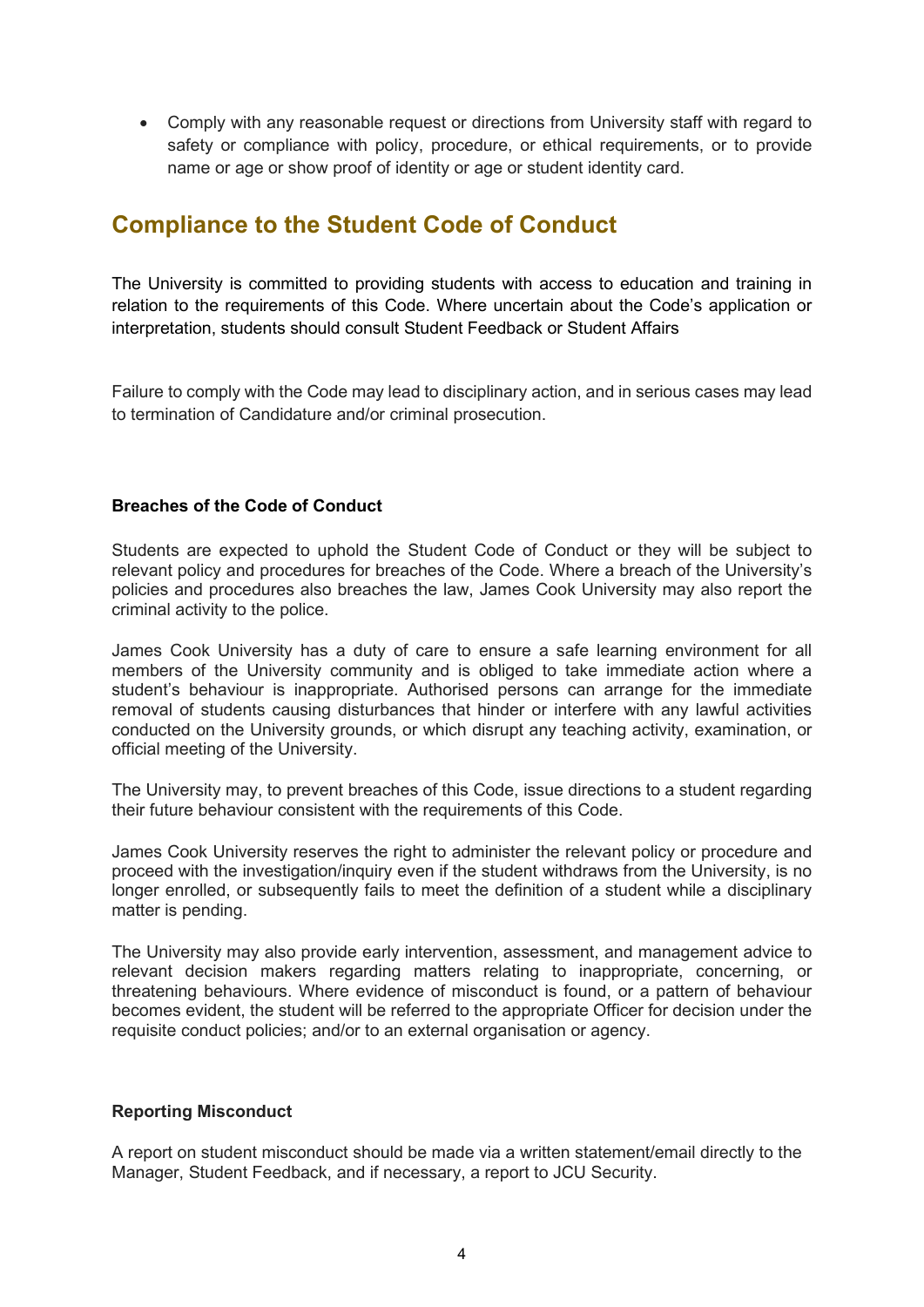The report of misconduct must:

- provide sufficient details of the alleged misconduct; and
- Clearly describe the obligations that are alleged to have been breached.

Other Policies of the University also set out expectations of behaviour (e.g., the Dignity Policy-Policy against Bullying, Discrimination, Harassment and Sexual Misconduct for Students, ICT Acceptable Use Policy, amongst others). Any breach of the conduct aspects of those Policies are managed through the academic, professional, or general misconduct procedures stipulated. The nature of the alleged misconduct determines the procedure to be used. (e.g., Handling of Student Disciplinary Procedure (Non-Academic)

Any person makes an allegation of misconduct which is frivolous, false, or has malicious purposes in raising the alleged misconduct may themselves be subject to misconduct procedures.

#### **Procedural Fairness**

Students responding to an allegation of misconduct can expect:

- a copy of all relevant documents relating to the alleged misconduct.
- to have a reasonable opportunity to appear before the person considering the matter to answer the allegations.
- to be accompanied by a Representative or Support Person in any meetings with the person considering the matter; and
- support such as counselling/ or advocacy, this may include academic and other support.

#### **Timeframes**

All allegations of breaches of the Student Code of Conduct will be managed under the relevant Misconduct Procedure which includes timeframes for allegations, response by student, notification of decision by the person considering the matter, and appeal processes.

### **Confidentiality**

Matters relating to allegations and hearings associated with breaches of the Student Code of Conduct will be treated as confidential in the strictest privacy as applicable noting the University may have notification obligations to external agencies. Outcomes of appeal hearings will be recorded on the academic record of the student and held confidentially on file in the Student Management System

Where students are required to meet professional requirements, only the outcomes of relevant breaches to the Student Code of Conduct will be reported to Government Authorities. If breaches of the Student Code of Conduct are also breaching of the law, James Cook University may also report the criminal activity to the police.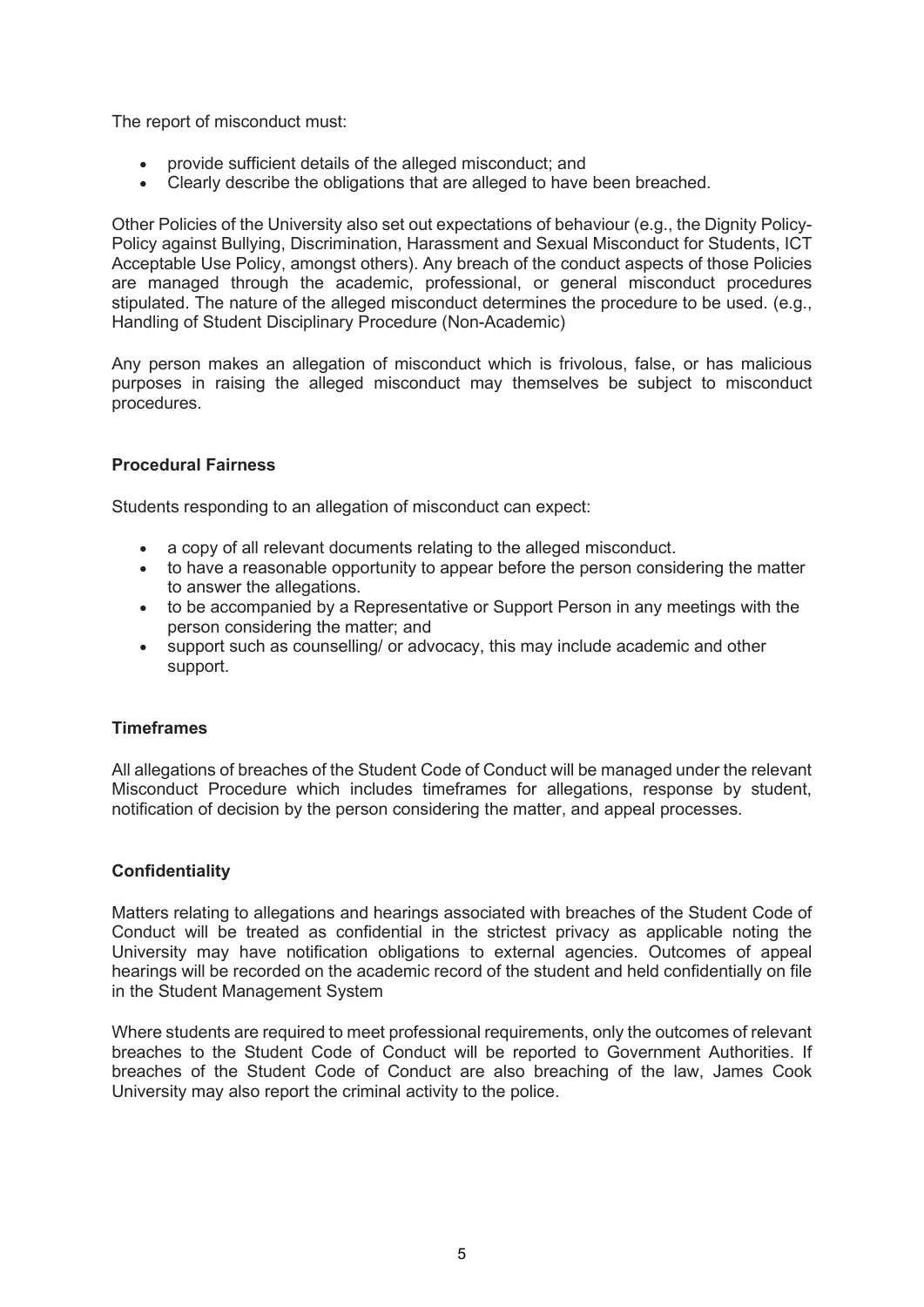## **Related Policy Instruments**

Student Feedback Management Policy

Student aged under 18 Policy

Student Attendance Policy

Dignity Policy- Policy against Bullying Discrimination Harassment and Sexual Misconduct for Students

Handling of Student Disciplinary Procedure (Non-Academic)

Procedure to handle Academic Misconduct

Student Handbook

# **Related Documents and Legislation**

Private Education Act (Chapter 247A)

Personal Data Protection Act

# **Administration**

### Approval Details

| Policy Sponsor:       | <b>Chief Operating Officer</b> |
|-----------------------|--------------------------------|
| Approval date:        | 04/05/2022                     |
| Version no:           | V2.1                           |
| Date for next review: | 31/12/2023                     |

#### Revision History

| Version | Revision date | Description of changes                                                                                                                                              | Author                       |
|---------|---------------|---------------------------------------------------------------------------------------------------------------------------------------------------------------------|------------------------------|
| 1.0     | 27/04/2017    | Established                                                                                                                                                         | Savaran Kor Swan             |
| 1.1     | 15/04/2019    | Added the Para on Disciplinary Issue<br>1.<br>Introduced a continuous numbering system<br>2.<br>for easy referencing                                                | Kelvin Ng                    |
| 2.0     | 01/10/2020    | Revised the policy to mirror the COC in JCUA<br>1.<br>and contextualized it to Singapore.                                                                           | Kelvin Ng                    |
| 2.1     | 04/05/2022    | Aligned Reporting Misconduct and Process<br>1.<br>Reviewed and aligned with relevant<br>2.<br>procedure and policy<br><b>Added Related Policy Instruments</b><br>3. | Manager, Student<br>Feedback |